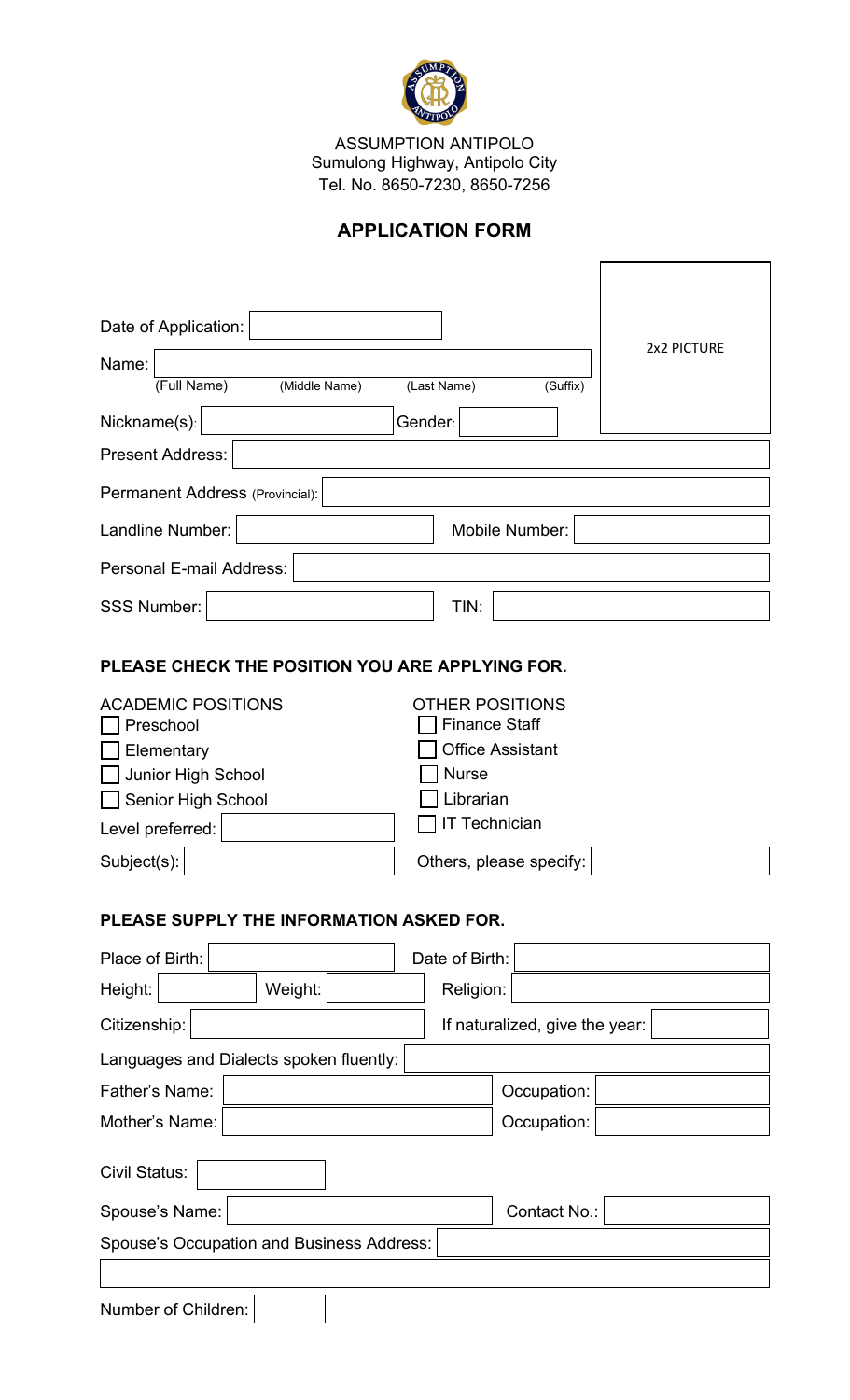## **Employment Record (Including Current):**

| COMPANY /<br><b>SCHOOL</b> | <b>POSITION</b> | PERIOD OF<br><b>EMPLOYMENT</b> | <b>MONTHLY</b><br><b>SALARY</b> | <b>REASON FOR</b><br><b>LEAVING</b> |
|----------------------------|-----------------|--------------------------------|---------------------------------|-------------------------------------|
|                            |                 |                                |                                 |                                     |
|                            |                 |                                |                                 |                                     |
|                            |                 |                                |                                 |                                     |
|                            |                 |                                |                                 |                                     |
|                            |                 |                                |                                 |                                     |

 $\boxed{\blacksquare}$ 

 $\overline{1}$ 

Have you ever applied for a position at Assumption Antipolo before?

If yes, please give the month and year:

List down government exams taken, if any:

## **Educational and Professional Training:**

| <b>LEVEL</b>     | <b>NAME AND</b><br><b>LOCATION OF</b><br><b>SCHOOL</b> | <b>DATES</b><br><b>ATTENDED</b> | <b>MAJOR</b> | <b>MINOR</b> | <b>DEGREE ATTAINED</b><br>OR HIGHEST<br><b>GRADE / YEAR</b><br><b>COMPLETED</b> |
|------------------|--------------------------------------------------------|---------------------------------|--------------|--------------|---------------------------------------------------------------------------------|
| Grade<br>School  |                                                        |                                 |              |              |                                                                                 |
| High<br>School   |                                                        |                                 |              |              |                                                                                 |
| College          |                                                        |                                 |              |              |                                                                                 |
| Post<br>Graduate |                                                        |                                 |              |              |                                                                                 |

## Seminars / Workshops / Conferences Attended:

Honors, Citations, Awards Received:

Membership in Professional Organizations: Articles, books, or publications written (Please include the date and publisher):